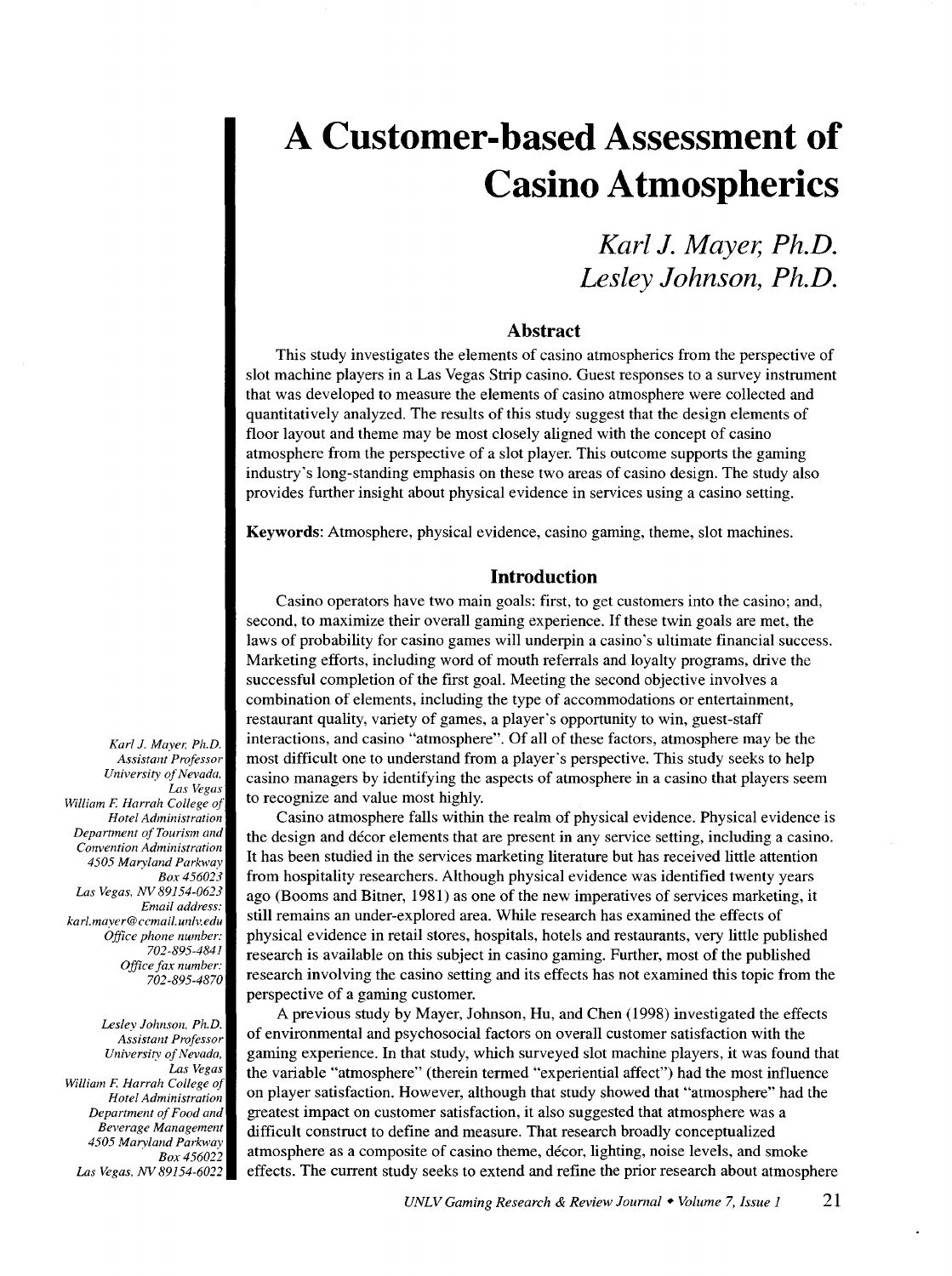from the perspective of a gaming customer. Thus, this paper addresses a gap in the services marketing and hospitality literature by studying how a customer views the elements that constitute atmospherics in a casino.

# **Physical Evidence and the Servicescape**

In service settings, the service is produced and consumed simultaneously in the firm's factory (Zeithaml, Parasuraman, & Berry, 1985). The customer participates in the production process and interacts with the physical facility (Shostack, 1985; Bitner, 1990). The physical facility is viewed as an integral part of a service encounter in the casino, and the higher the interaction between the facility and the customer, the more likely it is that the customer will view the facility as the service. Bitner (1992) used the term "servicescape" to describe the design of the physical facility and its ambient factors. The casino servicescape embodies a multitude of environmental stimuli, such as architectural design, colors, furnishings, textures, lighting,

ceiling height, aromas and signage. Bitner suggested that the servicescape serves both a functional and a marketing purpose.

Atmospherics can be defined as "those elements of the service environments that influence affective reactions to place" (Foxall and Greenley, 1999, p. 149). Bitner (1992) referred to atmospherics as the physical design and decor that has the potential not only to create a firm's image, but also to influence the behavior and feelings of customers and employees. Similarly, Turley, Fugate and Milliman ( 1990)

**The higher the interaction between the facility and the customer, the more likely it is that the customer will view the facility as the service.** 

conceived of atmospherics as the controllable items connected with the internal and external environment of a service facility that exert an emotional or physiological reaction from customers. According to Bitner ( 1992), management should make every effort to create an atmospheric experience within the casino setting that is pleasant and positive and to evaluate its effect on customer satisfaction with the service encounter. Management, therefore, should strive to determine which aspects of a casino's servicescape are most highly valued by its players. It is this latter goal that defines the purpose of this study.

Two primary streams of research have emerged in examining the subject of physical evidence. The first involves the environment as providing tangible evidence, including the effects of atmosphere in different types of venues. The second centers on the effectual ability of the physical environment on consumers. In the first instance, since there is often an absence of tangible evidence in the casino service process, patrons will look to the physical facility for "cues" to help them judge a casino's capabilities. Frequently, the physical facility and its employees are the only visible cues in a service situation (Shostack, 1977; Bitner, 1992; Turley and Fugate, 1992). Physical indicators convey messages that influence the customer's perception of the firm's level of service competence. In intangible situations, consumers evaluate how the facility looks, and more importantly, how the atmosphere feels to them (Turley and Fugate, 1992).

The effects of atmosphere have been studied in a number of different service venues. Robson ( 1999) found that certain elements of restaurant design, such as lighting, color, and scents enhance guest satisfaction with the dining experience. Milliman (1988) lists seventeen key atmospheric elements that can enhance a restaurant's success. Some of these encompass physical evidence such as the appearance of the exterior and interior of the building, lighting, carpeting, wall décor and color

**Physical indicators convey messages that influence the customer's perception of the firm's level of service competence.** 

I

scheme, table arrangements, the appearance of the bar, the separation of smoking and non-smoking areas and table settings. In the consequent stages of the service evaluation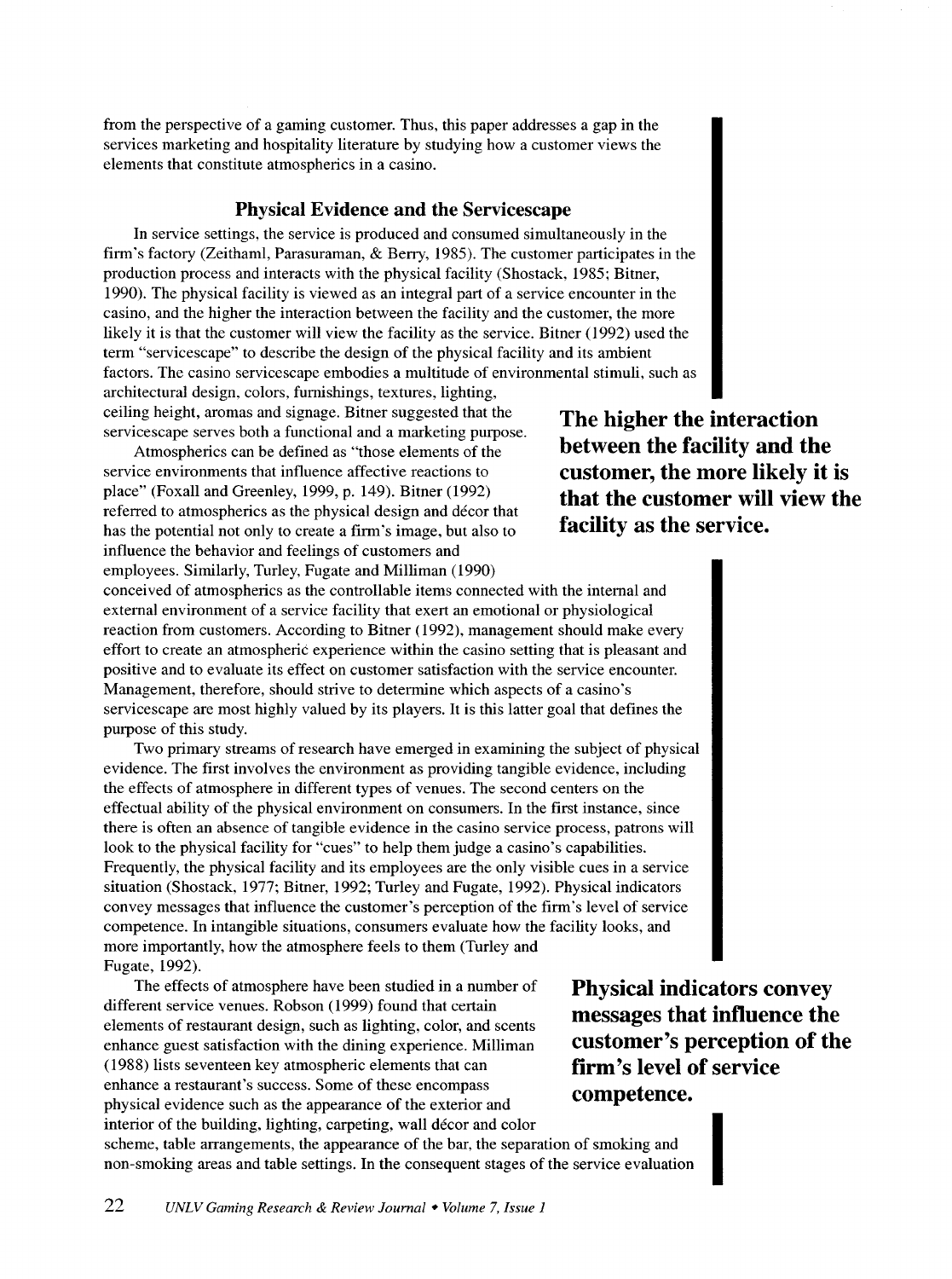process, the customer may also consider additional physical evidence such as noise levels, odors, temperature, colors, textures, and furnishings (Shostack, 1977; Hutton and Richardson, 1995). All of these atmospheric details create the variance in perceived image that is associated with the facility itself (Turley and Fugate, 1992).

Sporting event facilities, such as sports stadiums, are a service setting in which atmosphere exerts a strong influence on patron behavior. When a patron purchases a ticket for a sporting event, the patron has made the choice to stay in the service facility for a designated period of time (Wakefield and Sloan, 1995). Numerous factors, including crowding, food service quality, fan behavior control, parking, and cleanliness affect the spectator's desire to not only stay at but also return to the stadium. Other research has shown that, while seeking entertainment and social interaction at a sporting event, the spectators' overall feeling about the experience is influenced by stadium design (Melnick, 1993). Thus, the physical surrounding of the sporting event heavily influences the spectators' perception of the experience and their willingness to return (Bitner, 1992).

The second principal research theme deals with the effectual ability of the physical environment on consumers, which has been studied both by researchers interested in retailing and by environmental psychologists. In the retailing area, research has shown that the customers' interaction with retail stores' physical surroundings affected their overall satisfaction with the shopping experience (Kerin, Jain, & Howard, 1992) and that the tempo of background music influenced both traffic flow and gross receipts in supermarkets and restaurants (Milliman 1982; Milliman, 1986). Donovan and Rossiter (1982) showed that two dimensions (affect; pleasure and arousal) could predict consumer behavior in retail settings. They found that pleasant environments contributed to unplanned shopping. In a role-play study, customers rated an organized travel agency higher on all ten included attributes over a disorganized travel agency (Bitner, 1990). In a restaurant setting, customer and employee interactions are considered to be key atmospheric elements (Milliman, 1986). These included the appearance and greeting of the host/ hostess, customer interaction with the chef or managerial personnel, the

**responses to a service environment are directly related to their intention to spend time and money in that environment.** 

attitude of the employees, and the effect of other diners in the facility. Other researchers found that the more a patient is **The consumers' emotional** satisfied with the "healthscape" of a health care facility, the higher the level of overall satisfaction with the entire service encounter (Hutton and Richardson, 1995).

> Environmental psychologists have also studied why individuals react in particular ways to the characteristics of a space. Therefore, the principles of environmental psychology should be very relevant for any service provider that designs and manages the physical environment (Foxall and Greenley,

1999). For example, the consumers' emotional responses to a service environment are directly related to their intention to spend time and money in that environment (Donovan, Rossiter, Marcoolyn and Nesdale, 1994). Wakefield and Baker (1998) found that environmental elements, such as mall layout and décor, are positively associated with the desire to stay at the mall. In addition, hotels, restaurants and retail shops are now applying environmental psychology factors (Areni, 2001) with respect to perceptual factors, such as textures (Miller, 1998a), lighting (Gorman, 1997; Block, 1998), design and layout (McCann, 2000; Scoviak-Lerner, 2001; Robson, 1999), aromas (Miller, 1991, 1993), employee uniforms (Hall, 1998; Barhite, 2000), and music (Oakes, 2000; Marilla and Wirtz, 2001). Less is known, however, about the effects of such environmental elements in a casino gaming environment.

Mehrabian and Russell (1974) presented a theoretical model for studying the effect of the physical environment on human behavior. This approach assumes the combined perceptual tasks of pleasure, arousal and dominance can either attract individuals to an environment or cause them to avoid it. In a gaming context, Titz, Andrus and Miller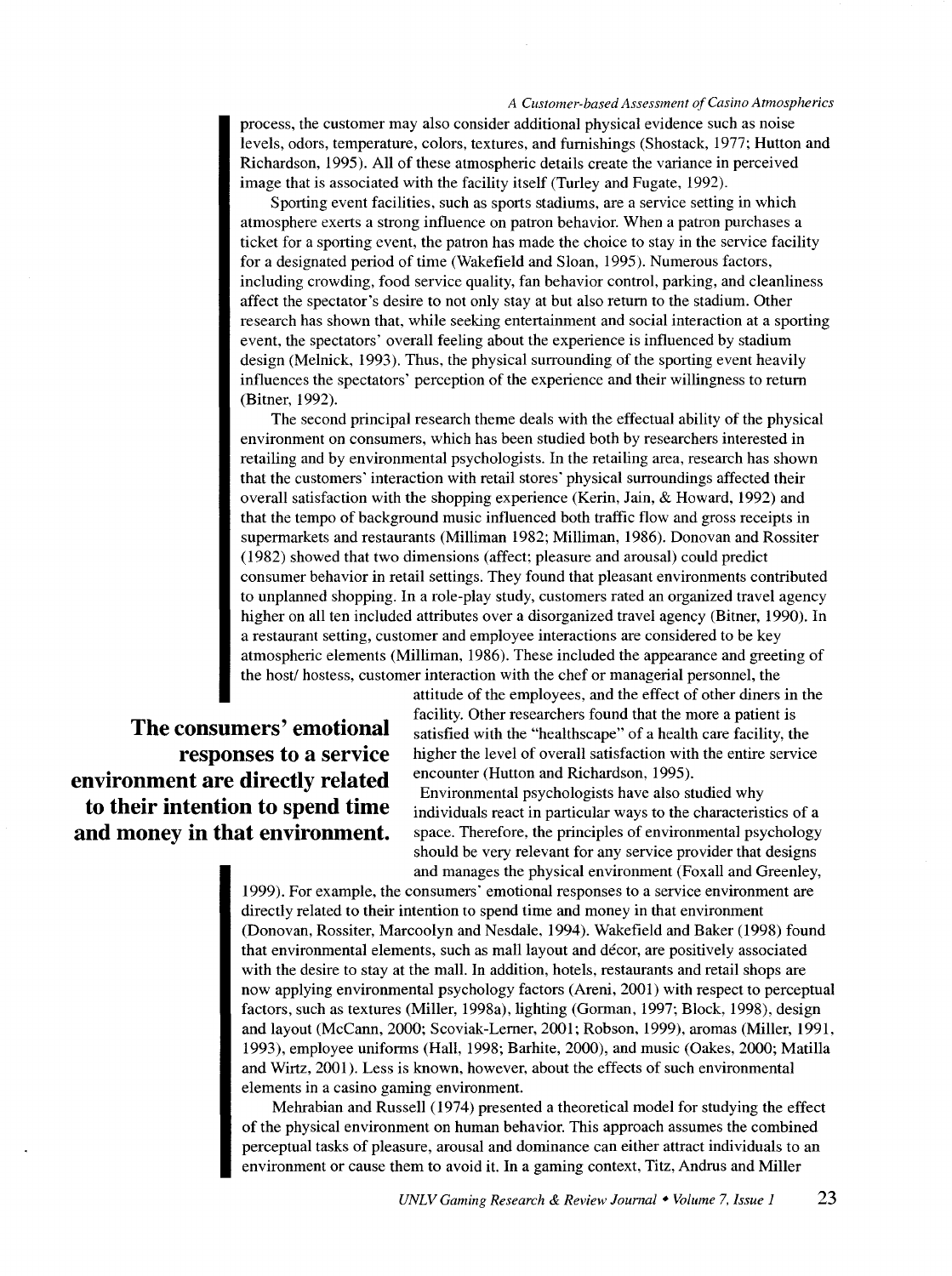(2001) used Mehrabian and Russels's construct as part of an instrument to evaluate hedonistic differences between mechanical game players and table players. However, their study did not address physical facility factors or casino atmospherics. Further, since the existing environmental psychology scales have not been applied to a casino gaming environment, it was deemed appropriate to develop a new survey instrument for purposes of conducting the current study.

The current study expands upon the research discussed above by examining atmospherics in a gaming venue. There are key atmospheric elements that exist for different types of businesses, which can be categorized as static or dynamic (Milliman, 1986). Static elements are consistent over time and fairly difficult to change, whereas dynamic elements constantly fluctuate and are easily changed. Another aggregation of these elements can be defined as "atmospheric dominant" (Turley and Fugate, 1992). In this type of service setting, atmosphere is a determining factor for patronage. An atmospheric dominant setting may be appropriate for the casino gaming industry. For example, Las Vegas casinos boast themes ranging from Egyptian treasures to Venetian canals and flaming volcanoes. However, little non-proprietary research about a casino's atmosphere and its effects on gaming customer behavior has been conducted.

Friedman (2000) has conducted the most extensive research on the effects of casino interior design on customer play. His findings indicate that after location, interior design is the most important variable in either increasing or decreasing the maximum effect of that location. According to Friedman (2000), casino design has more impact on customer play than the number of rooms available, since it directs what percentage of a property's guests will choose to play on premise. Additionally, he maintains that casino design influences the decision of

whether or not customers who are staying at competing properties will choose to play in another casino.

Friedman views design as encompassing several physical features of the casino including the decor, dimensions and shape of the interior architectural shell, arrangement of the gaming equipment, traffic-flow pattern, focal points, signage,

and lighting (Smith, 2001). Each of these elements can either hinder or enhance the comfort level of the casino player. Gamblers who feel comfortable in a particular setting are more likely to play longer as well as return for future visits. Friedman points out that although no specific interior design or decor has ever dominated the player counts in any casino gaming market, the majority of gamblers seem to favor particular architectural, layout, and décor formats.

Friedman's research led him to create thirteen specific casino design principles that promote player counts. Each of Friedman's principles is further subdivided into two (exactly opposite) design elements. According to Friedman (2000), a casino's adherence to these principles can also be used to predict whether or not a new or remodeled property will succeed or fail, as well as predict the property's potential degree of success. However, Friedman's research focuses on casino atmospherics primarily as a predictor of financial success or failure. He measured atmospherics in terms of physical attributes in the casino environment but did not appear to incorporate the perspective of the gaming customer in his work. This study will explicitly include the views of gaming customers in trying to discern how they view atmospherics in a casino environment. The methodology for doing so is discussed next.

# **Methodology**

Data for this study were collected at a large Las Vegas Strip hotel/casino with over 2000 rooms. Gaming customers were intercepted while waiting to register for slot tournaments. Convenience sampling procedures were employed in order to minimize any disruption of normal casino operations. The customers had been invited to

**Gamblers who feel comfortable in a particular setting are more likely to play longer as well as return for future visits.**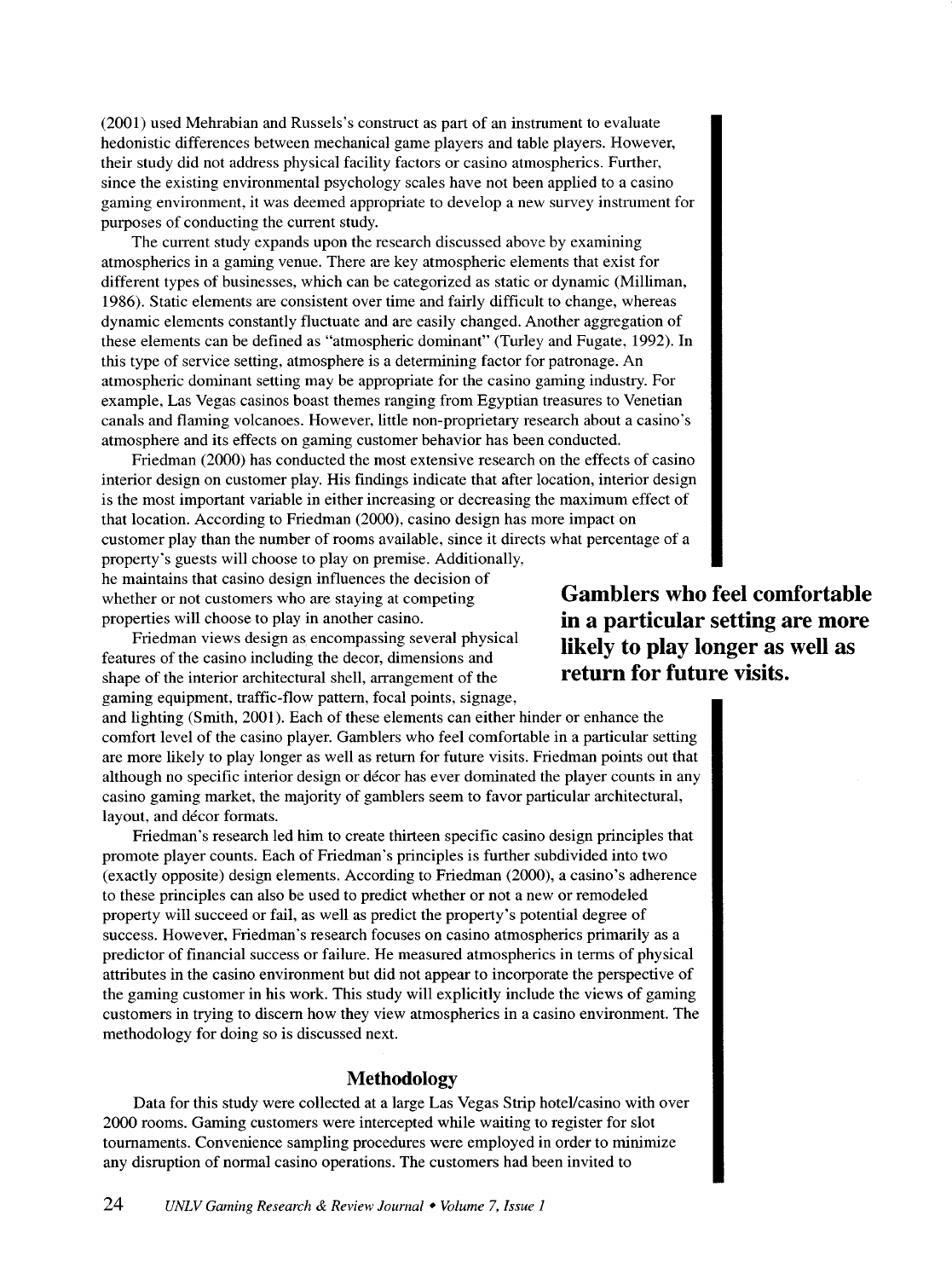participate in the slot tournament by casino management. According to management at the property, the profiles of the typical slot players at this casino included men and women ages 45-65, with women being in the majority. The demographics of the guests who were surveyed for this research generally conform to this profile. Further, the slot tournaments at this particular property were thought to provide a cross-section of slot players, as the tournaments are advertised to low, middle, and high-end players. Thus, it is believed that the responses obtained in this study represented a reasonable mix of typical slot machine customers. A survey instrument designed to measure slot player perceptions of casino atmospherics was developed based upon the findings of previous researchers (i.e., Bitner, 1992; Friedman, 2000; Milliman, 1988; Wakefield and Baker, 1998) and two focus groups that were conducted with gaming customers at the casino hotel. Customers were asked to complete a 39-question, self-administered survey instrument that covered eleven different aspects of atmospherics relating to the casino hotel where they were playing:

- Theme
- Décor
- Noise level
- Color
- Ceiling height
- Light
- Floor layout
- Temperature
- Employee uniforms
- Smell
- Smoke

The survey design employed a 5-point Likert scale for all questions, except those related to guest demographic information. The use of five-level Likert scales with a neutral midpoint is recommended so that respondents are not forced to give an opinion if they do not have one (Steiber and Krowinski, 1990). Customers were asked to rate their response to each question from [1] Strongly Agree to [5] Strongly Disagree. Three questions were used to measure the first nine constructs shown above, while two questions each were used to measure the smell and smoke constructs. Two questions were used to collect responses on the variable 'atmosphere,' which was the dependent variable in this study. The remainder of the questions contained in the survey instrument measured demographic information and other variables.

Over the course of two slot tournament registrations, 205 customers were intercepted and completed the questionnaire. Ten surveys were discarded because they contained incomplete responses to the instrument, resulting in 195 useable surveys. The surveys were coded and entered into a database for quantitative analysis. Analysis of the data contained in this study was conducted by using SPSS 10.0 software with listwise deletion of missing values.

The dataset was first examined for outlying variables by running a mock linear regression and saving variables for Cook's distance, leverage and Mahalanobis's distance. No observations were deemed to have values on these measures that made them candidates for elimination from the dataset as extreme responses. Thus, the final dataset was of sufficient size to proceed with multivariate analysis.

Exploratory factor analysis was performed on the dataset for data reduction purposes. A seven-factor solution appeared to be the best fit for the dataset (Table 1).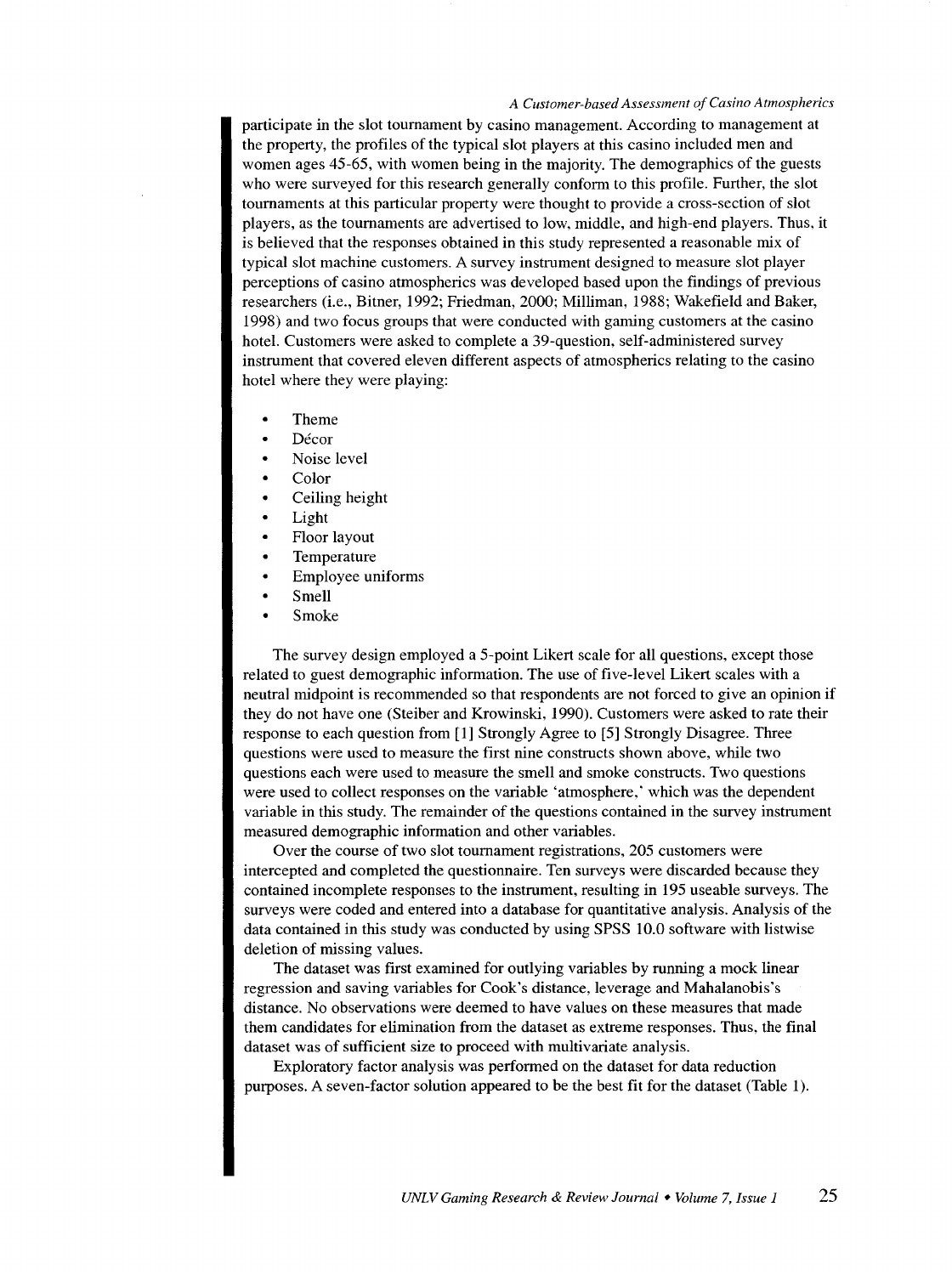| <b>Variable</b>    |           |                 |                 | Component    |                                            |        |                       |
|--------------------|-----------|-----------------|-----------------|--------------|--------------------------------------------|--------|-----------------------|
|                    | Enjoyment | Décor/<br>Color | Floor<br>Layout | <b>Theme</b> | <b>Employee Ceiling</b><br><b>Uniforms</b> | Height | <b>Noise</b><br>Level |
| Themel             |           |                 |                 | .859         |                                            |        |                       |
| Theme2             |           |                 |                 | .877         |                                            |        |                       |
| Theme3             |           |                 |                 | .697         |                                            |        |                       |
| Décorl             |           | .647            |                 |              |                                            |        |                       |
| Décor2             |           | .514            |                 |              |                                            |        |                       |
| Décor3             | .609      |                 |                 |              |                                            |        |                       |
| Noise2             |           |                 |                 |              |                                            |        | .831                  |
| Noise3             |           |                 |                 |              |                                            |        | .853                  |
| Color1             |           | .824            |                 |              |                                            |        |                       |
| Color2             |           | .812            |                 |              |                                            |        |                       |
| Color3             |           | .664            |                 |              |                                            |        |                       |
| Heightl            |           |                 |                 |              |                                            | .792   |                       |
| Height2            |           |                 |                 |              |                                            | .747   |                       |
| Height3            | .672      |                 |                 |              |                                            |        |                       |
| Light3             | .580      |                 |                 |              |                                            |        |                       |
| Floorl             |           |                 | .782            |              |                                            |        |                       |
| Floor <sub>2</sub> |           |                 | .810            |              |                                            |        |                       |
| Floor3             |           |                 | .690            |              |                                            |        |                       |
| Temp3              | .529      |                 |                 |              |                                            |        |                       |
| Uniform1           |           |                 |                 |              | .790                                       |        |                       |
| Uniform2           |           |                 |                 |              | .747                                       |        |                       |
| Uniform3           | .656      |                 |                 |              |                                            |        |                       |
| Smell1             | .557      |                 |                 |              |                                            |        |                       |
| Smell <sub>2</sub> | .729      |                 |                 |              |                                            |        |                       |

Table 1 Factor Analytic Results - Rotated Component Matrix

Note: Factor loadings below 0.45 have been omitted for ease of interpretation.

Eigenvalues for the first five factors were greater than 1.0, while the eigenvalues for the sixth and seventh factors were less than 1.0, but greater than 0.90. Although these last two factors explained less variance than the first five factors, it was reasonable to include them in the solution based on interpretation of the Scree plot and the criterion comparing the relative size of the sample with the number of variables contained in the dataset (Steiber and Krowinski, 1990). In arriving at a seven-factor solution, two of the three temperature variables were eliminated from further analysis because they crossloaded on several factors (Temp2 and Temp3). In addition, two of the three lighting effects variables were eliminated for the same reason (Light2 and Light3). Finally, one of the three noise variables (Noise1) was eliminated due to its tendency to load weakly on several factors. Thus, five variables of the original set of 31 variables were eliminated from further consideration during exploratory factor analysis.

The seven resulting factors are deemed to represent the following aspects of casino atmospherics:

Factor  $1 = "Enjoyment" (including casino 'odor' effects)$ 

Factor  $2 =$  "Décor and Color"

Factor  $3 =$  "Floor Layout"

Factor  $4 = "Then"$ 

Factor  $5 =$  "Employee Uniforms"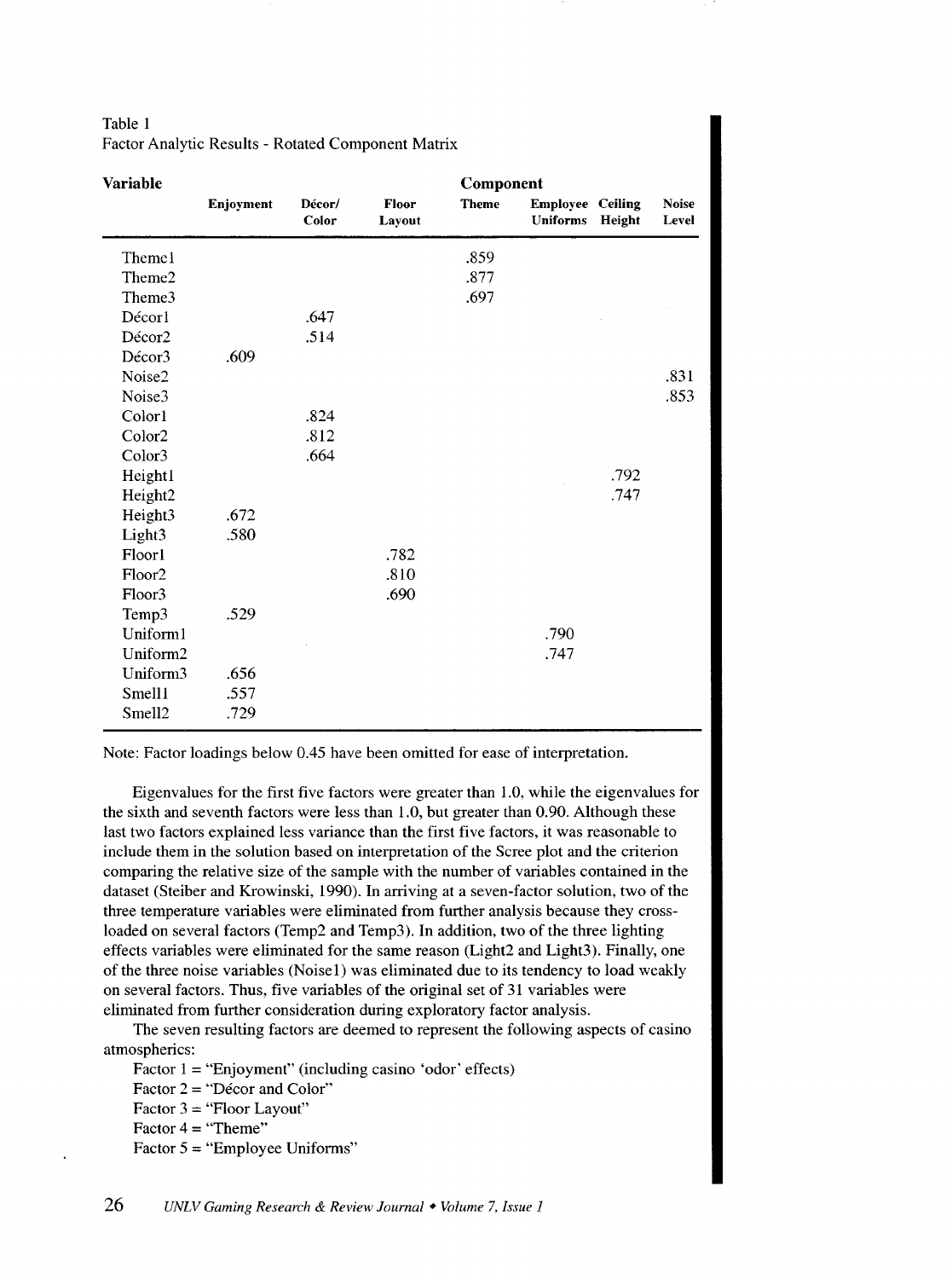Factor  $6 =$  "Ceiling Height" Factor  $7 =$  "Noise Level"

Each of factors 3-7 represents a distinctive aspect of casino design. However, factor 2 represents a combination of both decor and color. Apparently, casino guests combine these elements when they think about casino atmosphere. This result is plausible, since a decor construct could easily encompass some aspects of color from a guest perspective. Factor 1 has been termed an "enjoyment" factor, since the questions related to it each dealt with the guest's enjoyment of the gaming experience, or with the odors (or lack thereof) in the casino. The emergence of such a factor may be similar to the "experiential affect" phenomenon that was referred to in a prior study by the authors. In that study, an aspect of casino atmosphere was found to be related less to physical design features than to an experiential aspect of gambling.

Each of the seven resulting factors was transformed into an independent variable comprised of the variables contained in each factor by using a summated scale. Scale reliabilities for the resulting seven independent variables and the dependent variable (atmosphere) are shown in Table 2. The scale reliabilities are all greater than 0.70, which is an acceptable standard for exploratory research (Nunally, 1978). Hence, the reliability of the derived factors that resulted from the analysis appeared to be adequate.

### Table 2

Scale Reliabilities Measured by Cronbach 's Alpha Coefficient

| Factor                   | Alpha Value |  |  |  |
|--------------------------|-------------|--|--|--|
| Enjoyment                | 0.80        |  |  |  |
| Décor/Color              | 0.88        |  |  |  |
| <b>Floor Layout</b>      | 0.84        |  |  |  |
| <b>Theme</b>             | 0.88        |  |  |  |
| <b>Employee Uniforms</b> | 0.74        |  |  |  |
| <b>Ceiling Heights</b>   | 0.80        |  |  |  |
| Noise                    | 0.84        |  |  |  |
| Atmosphere               | 0.85        |  |  |  |

Next, linear regression was performed with the seven independent variables and atmosphere as the dependent variable. The resulting regression equation is as follows:

Atmosphere =  $0.844 + 0.232$  Theme + 0.623 Floor Layout +  $\varepsilon$ 

The F statistic for the regression was  $141.753$  (p <0.000), which demonstrates that the regression result is meaningful. In addition, the  $R<sup>2</sup>$  for the regression was 0.61, which indicates that it explains over 60 percent of the variance in the dataset. Only two of the independent variables, Theme and Floor Layout, were significant in the regression equation ( $p < 0.000$ , standard error of the estimated beta coefficients =  $0.045$ and 0.053, respectively). Of these two variables, it appears that Floor Layout may be more important than Theme as an element of casino atmosphere, due to the higher value of its regression coefficient. However, caution must be exercised with respect to the interpretation of the relative weights of regression coefficients in multivariate regression (Neter, Kutner, Nachtsheim, & Wasserman, 1990). Thus, no conclusion about the relative importance of these two independent variables can be drawn, other than that they were both significantly related to atmosphere from the perspective of the casino customers who were surveyed in this study. The remaining five independent variables did not prove to be significant with atmosphere as the dependent variable. The results of multiple linear regression suggest that, of the seven independent variables that might comprise atmosphere, only two represented significant aspects in the minds of casino customers. The implications of this finding and its impact are discussed next.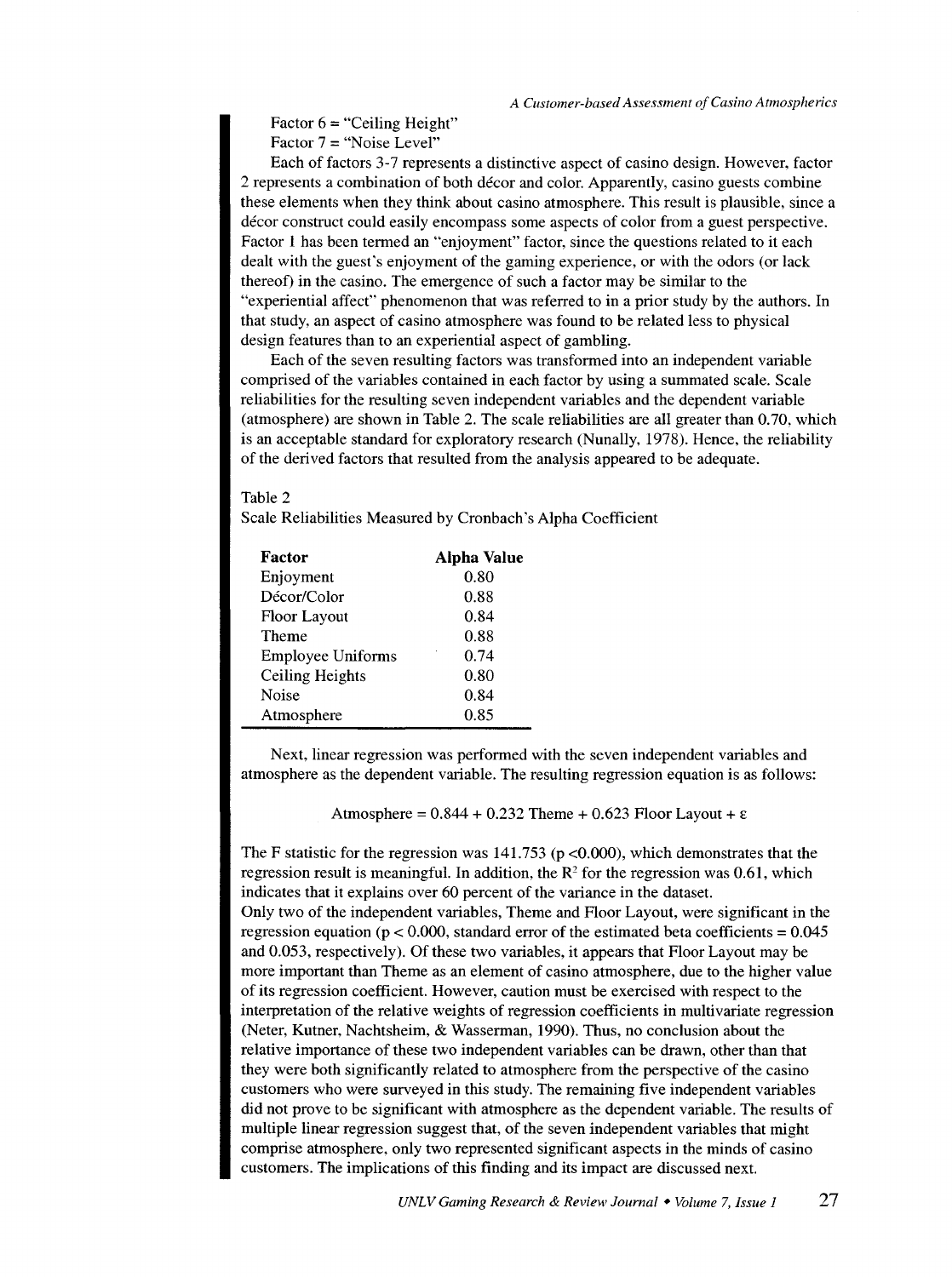# **Discussion and Implications**

The purpose of this study was to define and delineate how a player thinks about atmosphere in a casino. Since it was an exploratory research effort, the findings from this study are not conclusive with respect to this topic. Nevertheless, this study may lend further insight into the relative importance of certain aspects of overall casino design from the customers' perspective. The findings herein are somewhat surprising in that they suggest that casino atmosphere may be a narrower construct than might generally be believed by many casino operators. However, the fact that floor layout and theme are significant to the customers' conception of casino atmospherics is a very important result. It appears to confirm what casino operators have long known to be true; that is, that these two aspects of casino design are crucially important for its success. Further, as the recent bankruptcy of the Aladdin Hotel in Las Vegas may demonstrate, floor layout is central to the problems that were experienced at that property (Berns,

2001; Simpson, 2002), lending further credence to the key role that floor layout plays in casino success.

In this study, the two factors that defined the customers' view of atmosphere were floor layout and theme. The other atmospheric effects that were surveyed in this study did not appear to be significantly related to customers' perception of

casino atmospherics. Obviously, such a finding must be tempered by the fact that this was an exploratory study using a convenience sample of slot machine players. Also, it may be the case that the other, non-significant aspects of atmospherics might be areas that customers consider, but only to the extent that they are expected elements in any casino setting. Thus, they might not represent points of differentiation to gaming customers. In this condition, their role in the servicescape might be related to simply meeting a guest's minimum level of expectation in a particular area of casino atmosphere. Additional research would be needed to investigate whether this is the case.

Nevertheless, the results of this study appear to confirm that floor layout and theme are two critically important casino design factors. In fact, they may actually constitute much of what the customer views as atmosphere in a casino, relative to the many other design elements that are present in a gaming establishment. Thus, this study partially supports Friedman, several of whose key design principles relate to floor layout in a casino (Friedman, 2000). It also confirms a long-standing gaming industry emphasis on the thematic effects that characterize modem gaming facilities in Las Vegas and elsewhere. Customers clearly care about theme and can relate to it as an element of their overall gaming experience. However, since the results of this study were purely quantitative assessments of casino atmosphere from players, further research would need to be conducted to determine exactly what they like or dislike about the concept of theme itself.

The same can be said about floor layout. Customers clearly appear to care about floor layout as a key aspect of casino atmospherics. Gaming properties have traditionally focused on maximizing profit out of every square foot of casino space. This generally involves managing playing floor foot traffic and machine play as dictated by location. Many of Friedman's thirteen design principles focus on floor layout. From a financial perspective, he found that short line of sight, a maze-type layout, and "jammed packed", congested gaming areas created higher player counts in certain casinos than did more spacious floor designs (Friedman,

**Gaming properties have traditionally focused on maximizing profit out of every square foot of casino space.** 

I

considered player counts without directly incorporating the perspective of the gaming customer. Thus, the current study has expanded upon his pioneering work in casino atmospherics.

# **Floor layout and theme are two critically important casino design factors.**

2000). However, Friedman's analysis of floor design only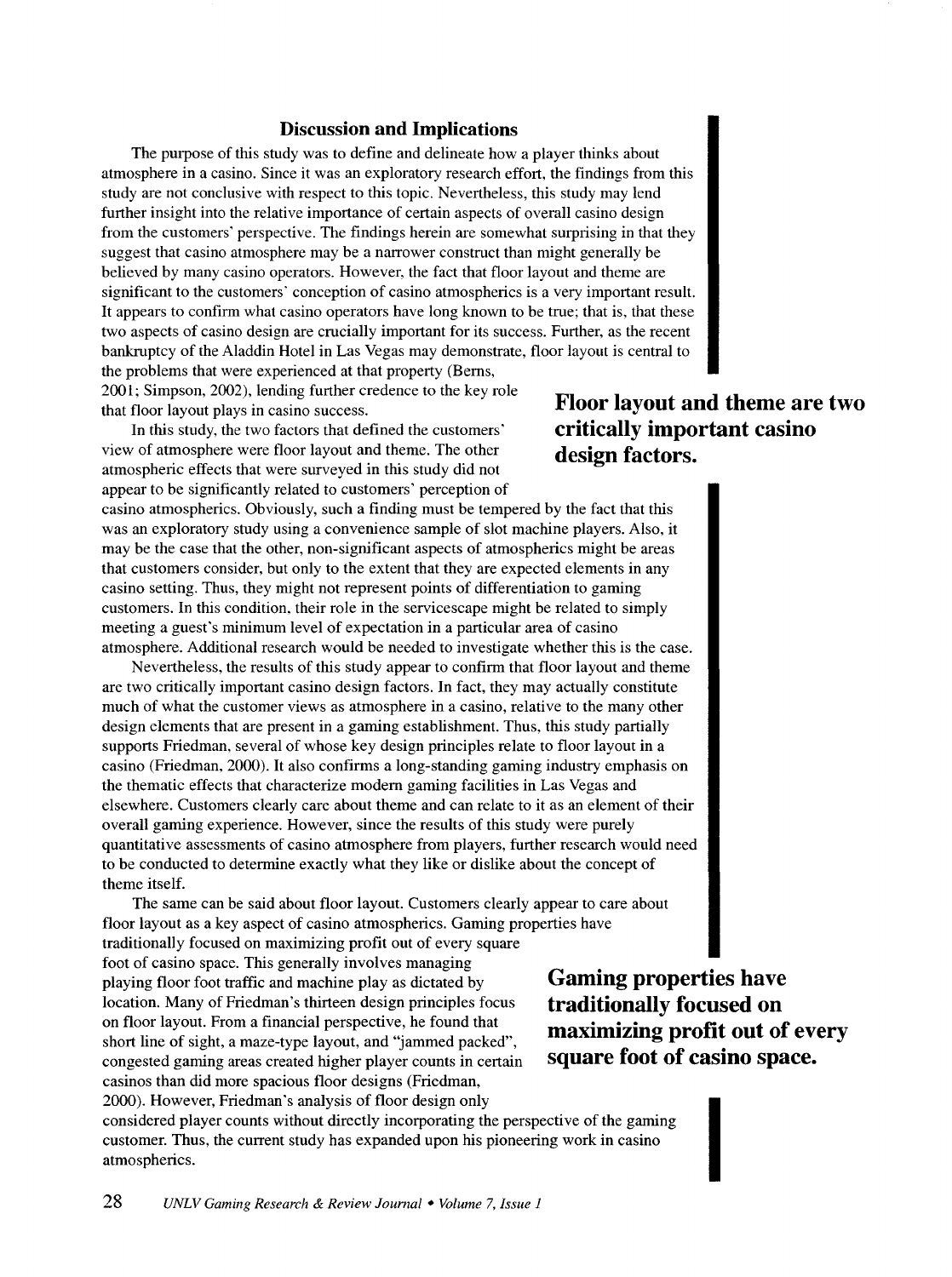#### **Limitations and Future Research**

As with any empirical study, certain limitations must be noted. One limitation is that the customers surveyed were a convenience sample of slot tournament players. These customers may not represent an overall cross section of all slot machine, video game, or table game players. Tournament players tend to be more experienced slot players. They usually are repeat customers and enjoy the tournament's ambiance. It is not known how much variation would be obtained if the study were replicated using a random, instead of convenience, sample of customers playing slots on the floor. In this study the sample type and data collection method were specifically designed so as to not interrupt regular casino operations.

This study was conducted at one medium-end player Las Vegas hotel/casino. The customers in this sample chose to participate in the tournaments at this particular property and therefore may have a positive bias towards its "atmosphere". Customers may have used this specific property as a reference in answering questions about atmosphere. Responses as well as key atmospheric determinants identified in this study may vary according to the physical attributes of a casino. Therefore, they may vary from property to property.

Finally, this study involved exploratory research. The study's principal objective was to determine the key attributes that gaming customers define as casino "atmosphere". However, it involved only a single casino and only one type of casino customer. In order to identify other major components of casino atmosphere from the customers' perspective, future research on this topic should introduce a number of other variables including: (1) non-tournament slot players; (2) table game players; (3) local customers; (4) other Las Vegas Strip and downtown casinos with various target markets; and, (5) gaming jurisdictions other than Las Vegas. Future research efforts should focus not only on the replication of this study in another gaming setting to confirm it, but also on expanding the sampling frame to include different player types from different casinos.

#### **Summary**

Although casino operators have long collected and analyzed detailed information about customers and their playing behavior, they traditionally have not involved customers in discussions or decisions about atmosphere. The results of this study suggest that the design elements of floor layout and theme may be most closely aligned with the concept of casino atmosphere from the perspective of a slot player. Other physical environment factors including decor, noise level, ceiling height, temperature, color, lighting, and employee uniforms were not significant determinants of casino atmosphere from the customers' point of view. Consequently, further research is needed in other gaming venues to generalize the findings of this study to the gaming industry at large.

#### **References**

Areni, C. (2001). Is big brother watching? *Australian Journal of Hospitality Management,* 7(2), 65-69.

Barhite, B. (2000, November 6). A uniformed decision. *Hotel* & *Motel Management,* 170- 175.

Berns, D. (2001, March 31). Aladdin Casino being shopped. *Las Vegas Review Journal,*  p. Dl.

Bitner, M. (1990). Evaluating service encounters: The effects of physical surroundings and employee responses. *Journal of Marketing,* 52 (April), 69-82.

Bitner, M. (1992). Servicescapes: The impact of physical surroundings on customers and employees. *Journal of Marketing, 54* (May), 57-71.

Block, J. (1998). Lighting case study. *Interiors,* (June), SS14-SS16.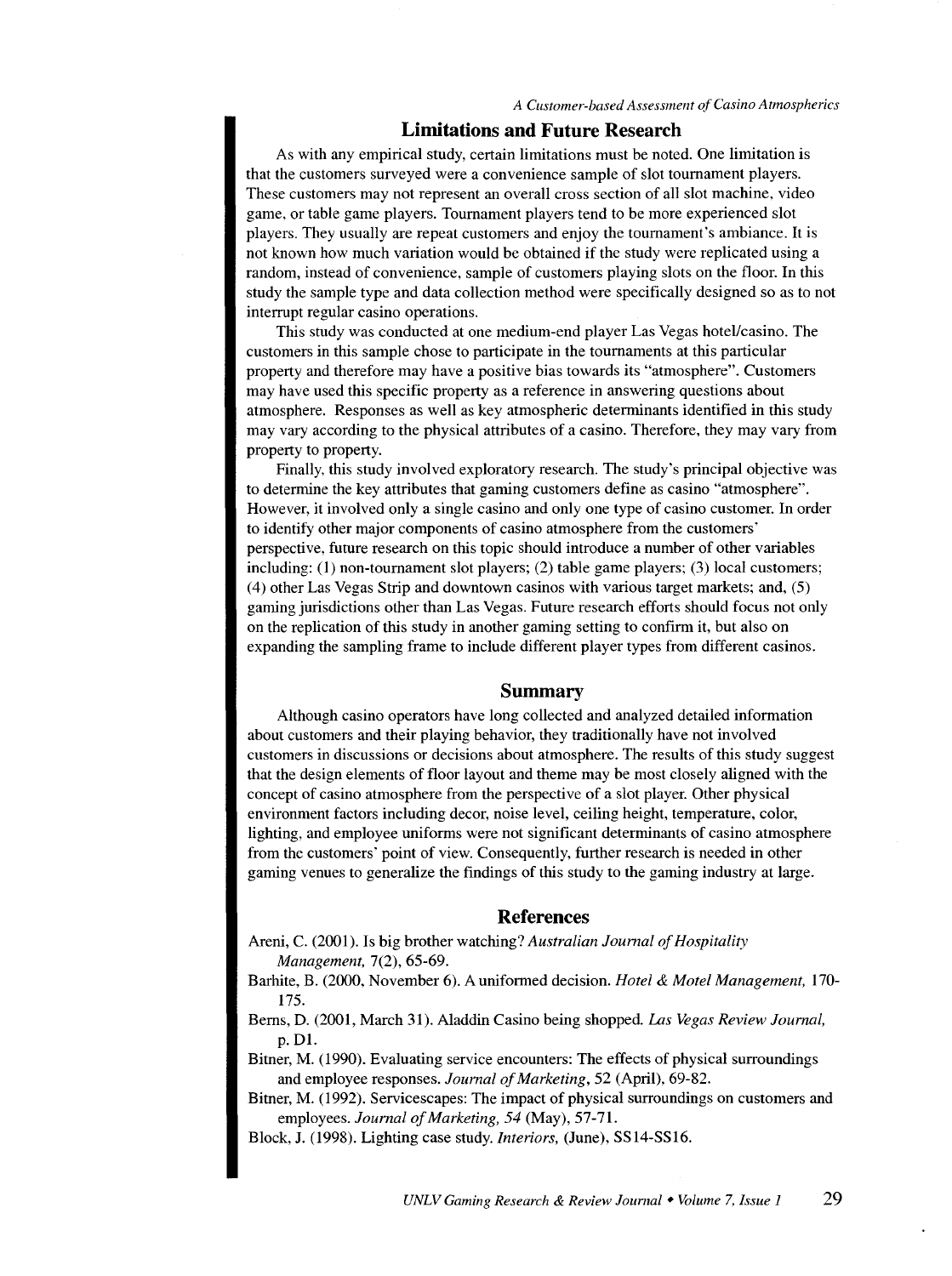- Booms, B., & Bitner, M. (I98I). Marketing strategies and organization structures for service firms. In J. Donnelly, & W. George (Eds.), *Marketing of services* (pp. 47-52). Chicago: American Marketing Association.
- Donovan, R., & Rossiter, J. (1982). Store atmosphere: An environmental psychology approach. *Journal of Retailing, 58* (Spring), 34-57.
- Donovan, R., Rossiter, J., Marcoolyn, G., & Nesdale, A. (1994). Store atmosphere and purchasing behavior. *Journal of Retailing, 70,* (Fall), 283-294.
- Foxall, A., & Greenly, A. (1999). Consumers' emotional response to service environments. *Journal of Business Research, 46,* 149-I58.
- Friedman, B. (2000). *Designing casinos to dominate the competition.* Reno, NV: Institute for the Study of Gambling and Commercial Gaming, University of Nevada.
- Gorman, J. (1997, April8). Strategies for retail lighting. *Interior Design,* 88-91.
- Hall, S. ( 1998, February 2). Uniforms should reflect functionality, comfort. *Hotel* & *Motel Management,* 49-50.
- Hutton, J., & Richardson, L. (1995). Healthscapes: The role of the facility and environment on consumer attitudes. *Health Care Management Review, 95* (2), 48-62.
- Kerin, R., Jain, A., & Howard, D. (1992). Store shopping experience and consumer pricequality-value perceptions. *Journal of Retailing,* 68(4), 376-397.
- Matilla, A., & Wirtz, J. (2001). Congruency of sound and music as a driver of in-store evaluations and behavior. *Journal of Retailing,* 77(Summer), 273-289.
- Mayer, K., Johnson, L., Hu, C., & Chen, S. (1998). Gaming customer satisfaction: An exploratory study. *Journal of Travel Research,* 37(Fall), 178-I83.
- McCann, J. (2000, November 6). Beds take center stage in room design. *Hotel* & *Motel Management,* 160-162.
- Mehrabian, A., & Russell, S. (I974). *An approach to environmental psychology.*  Cambridge, MA: MIT Press.
- Melnick, M. (1993). Searching for sociability in the stands: A theory of sports spectating. Journal of Sports Management, 7(1), 44-60.
- Miller, C. (1991, January 18). Research reveals how marketers can win by a nose. *Marketing News,* 1-2.
- Miller, C. (1993, January 18). Scent as a marketing tool: Retailers—even casinos sense smell of success. *Marketing News,* 271-272.
- Milliman, R. (1982). Using background music to affect the behavior of supermarket shoppers. *Journal of Marketing, 46,* (Summer), 86-91.
- Milliman, R. (I986). The influence of background music on the behavior of restaurant patrons. *Journal of Consumer Research, 13* (September), 286-289.
- Milliman, R. (1988). *Restaurants USA,* 8(1), 22-23.
- Nunally, J. (I978). *Psychometric theory* (2"d ed.). NY: McGraw-Hill.
- Neter, J., Kutner, M., Nachtsheim, C., & Wasserman, W. (I990). *Applied linear statistical models* (4th ed.). Chicago: Richard D. Irwin.
- Oakes, S. (2000). The influence of the musicscape within service environments. *The Journal of Services Marketing,* 14(7), 539-556.
- Robson, S. (I999). Turning the tables. *Cornell Hotel and Restaurant Administration Quarterly,* 40(3), 56-63.
- Shostack, G. (1977). Breaking free from product marketing. *Journal of Marketing, 41*  (April), 73-80.
- Shostack, G. (I987). Service positioning through structural change. *Journal of Marketing, 51,* 34-43.
- Simpson, J. (2002, August I8). What went wrong? *Las Vegas Review Journal,* pp. IF, 3F.
- Smith, J. (200I, August 19). The gambling industry's constructive critic: Detail man extraordinaire. *Las Vegas Review Journal,* p. IE.
- Steiber, S., & Krowinski, W. (I990). *Measuring and managing patient satisfaction.*  Chicago: American Hospital Publishing.